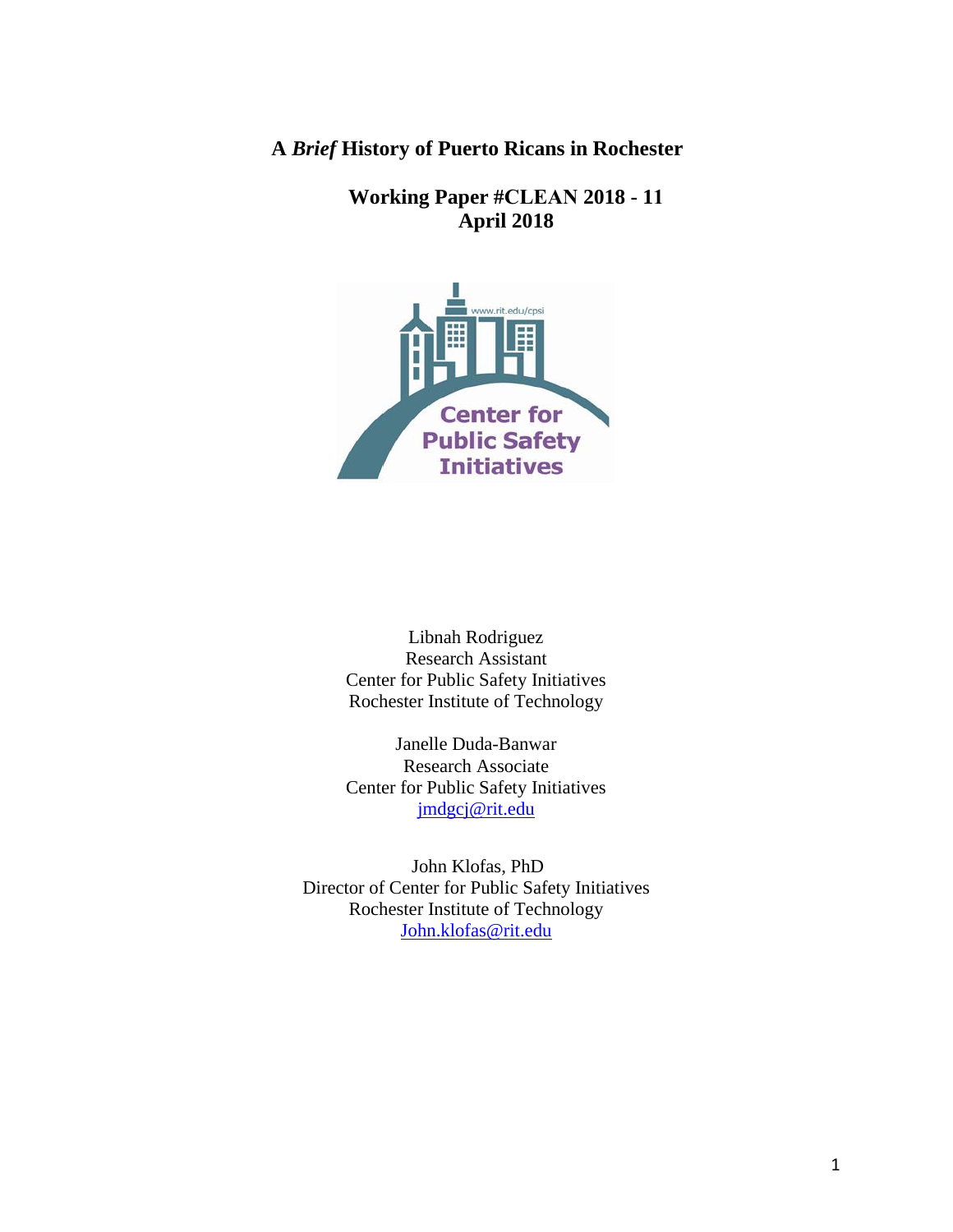## **Introduction**

Thousands of Puerto Ricans have traveled over 1,838 miles to make Rochester, NY, their home. Since the migration movement in the 1890's, many Puerto Ricans have started organizations, businesses, and *barrios*. What many Americans consider neighborhoods; *barrios* are unique in that they are considered communities with deep roots in Puerto Rican culture. The information in this paper was primarily informed by two publications: *Rochester's Latino Community: Bilingual Edition* (Saenz , 2011) and *Building the Barrio: A story of Rochester's Puerto Rican Pioneers* (McCally, 2007).

## **Timeline**

Latin-Americans have resided in Rochester for long over a century. Latinos and their residence in America can be traced back as far as the 1890's. In 1946, the first large numbers of Puerto Ricans arrived in Rochester as migrant workers on seasonal contracts to pick fruit (McCally, 2007). This led to what is known as the "Great Migration" of Puerto Ricans in Rochester (Saenz, 2011). During this time, Puerto Rico's first popularly elected Mayor made it a priority to reduce the island's population in order to increase islanders' incomes (McCally, 2007). This resulted in 20% of the island's population resettling in the mainland United States, and over 8,000 Puerto Ricans migrating to Rochester by 1970 (McCally, 2007).

While many migrant workers originally intended on returning to Puerto Rico after their seasonal contracts expired, many ended up making Rochester their permanent place of residence because of job opportunities. As a result of this change in plans, migrant workers would bring their wives, children, and extended families by sending them money to come to the mainland. When the seasonal contracts ended, Puerto Ricans moved from the agricultural business to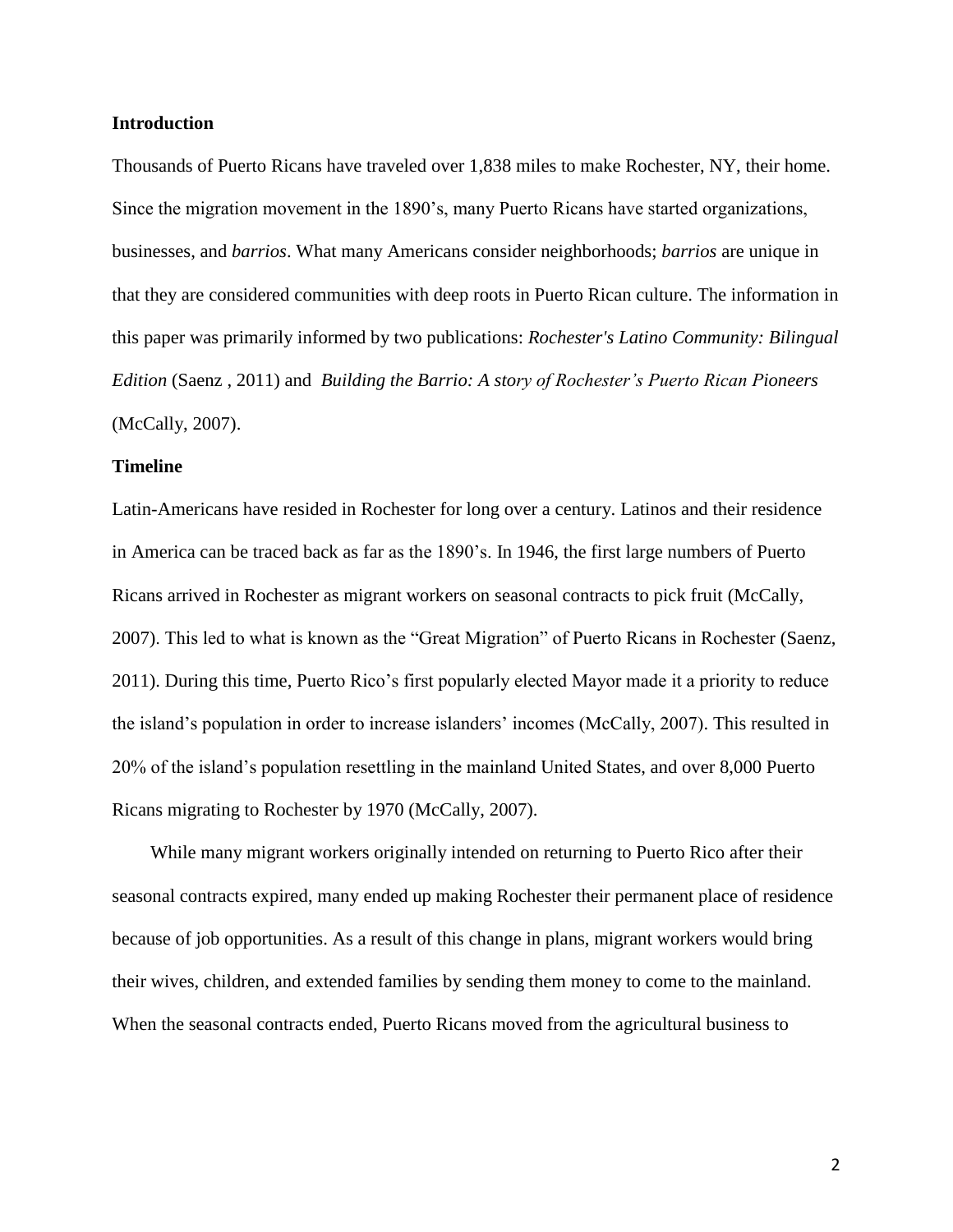factory jobs. Some of the factories that employed Puerto Ricans included Ragu, French's Mustard, Gerber, and Hickey Freeman.

However, it was very difficult for Puerto Ricans to obtain employment in some factories, such as Kodak and Xerox, due to various requirements that they could not meet (e.g. fluency in English). One exception to this was a man named Domingo Delgado, who was a top executive at Kodak during the 1890's. Delgado was the first to break this trend within the Latino community, and is considered the first Puerto Rican "business man" within Rochester's Latino community.

During to the "Great Migration," many Puerto Ricans settled in the Northeast Quadrant of Rochester. Historically, the Northeast Quadrant was the area where most immigrants settled. As many Puerto Ricans' practice Catholic faith, the Northeast Quadrant neighborhood became popular due to the two large Catholic churches residing in the area. These two churches, St. Bridget's Church and Mount Carmel Church, were attended by many Puerto Ricans weekly. These churches delivered communal services in Spanish dialect, and provided a sense of community for the Latinos residing in the area. The churches created organizations like "*Los Caballeros de San Juan*" which provided young Puerto Rican men with resources such as workshops to assist them during work.

In 1968, the Rochester Catholic Diocese's Spanish Apostate wanted to create an organization to help individuals in poverty including families and individuals with developmental disabilities. Because churches are religious organizations, they were unable to request funding from the state to support these individuals. As a response to this ineligibility, the Ibero-American Action League was founded. The Ibero-American Action League focused primarily on the development of Latino families in Rochester. One large event that is hosted by Ibero-American Action League includes the Puerto Rican festival. Other events and projects

3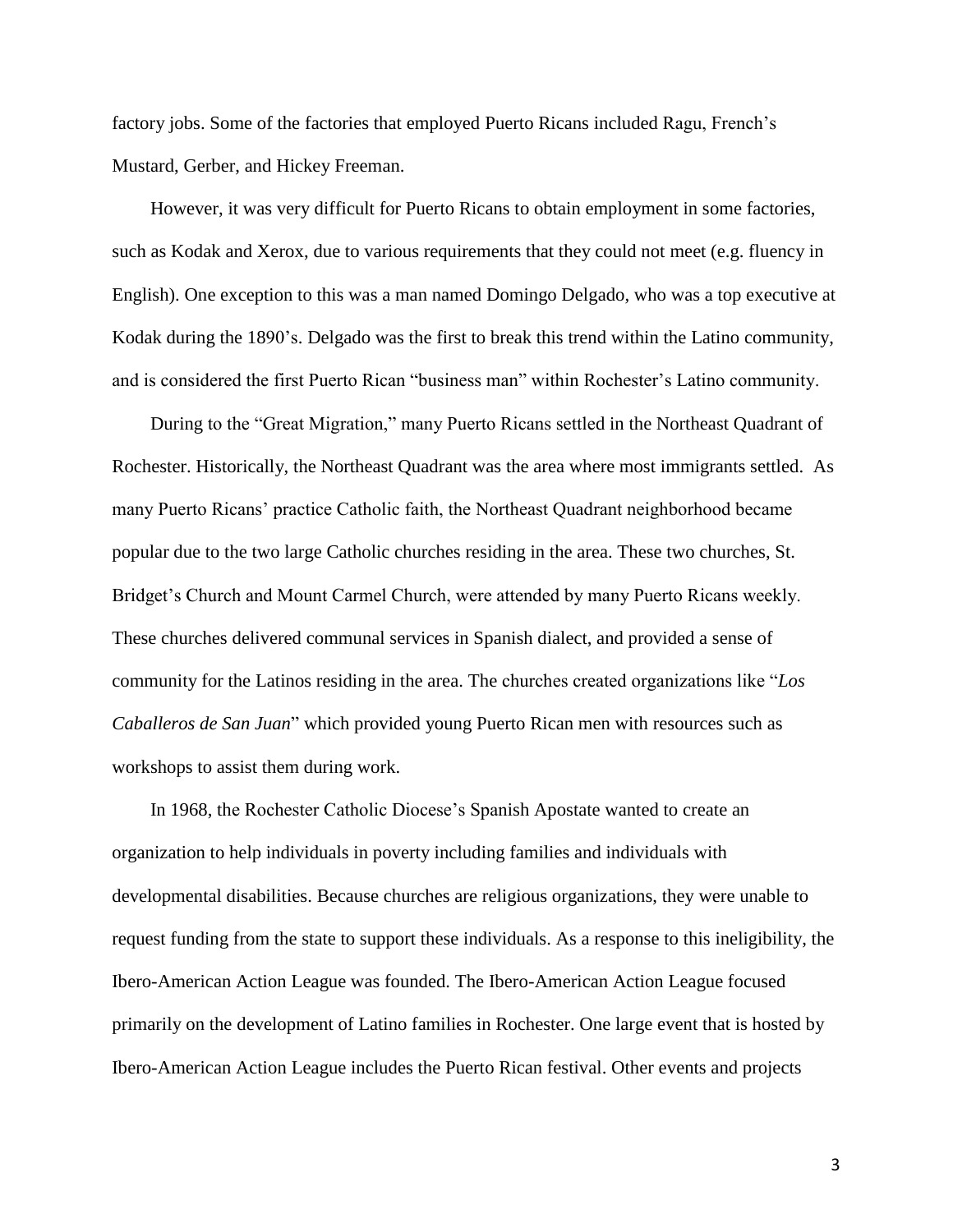include the Puerto Rican Arts and Culture Center, *Los Flamboyanes* which provided housing for those living in poverty, and the Ibero-American Credit Union formed in 1974.

Notwithstanding major obstacles such as discrimination, there were two major milestones that changed the outlook for many Latinos in Rochester. In 1969, the Midtown Plaza, which was the first urban indoor mall in the United States, opened its doors. However, there were many issues present involving physical altercations in the Latin-American community. In February of 1969, there were 17 Puerto Ricans arrested and reported by the Midtown Plaza. There were also reports of police officers beating the young civilians due to the assumption of loitering on the same day. This sparked a protest, led by Ibero, which resulted in a meeting with the Chief of Police to discuss the incidents.

This milestone was only the first to confront the discrimination occurring in the city of Rochester against Puerto Ricans. In that same year, the Rochester City School District made attempts to cut funding for bilingual schools. As a result, protesters conducted a sit-in at the Board of Education meeting. This would go on until the Rochester City School District would agree to keep funding for these schools. These protests taught younger generations new ways of overcoming such discrimination.

As the Latino community continued to grow, many events around Rochester were created to celebrate the culture. As aforementioned, one example of this is the Puerto Rican Festival. The first Puerto Rican Festival was held in 1970 at the Brown Square area. The festival was originally free to all and consisted of local musicians, carnival rides, and various activities intended for Latino families. This event rapidly became known as a supportive environment for the Puerto Rican community to join and celebrate. This soon changed when the committee for

4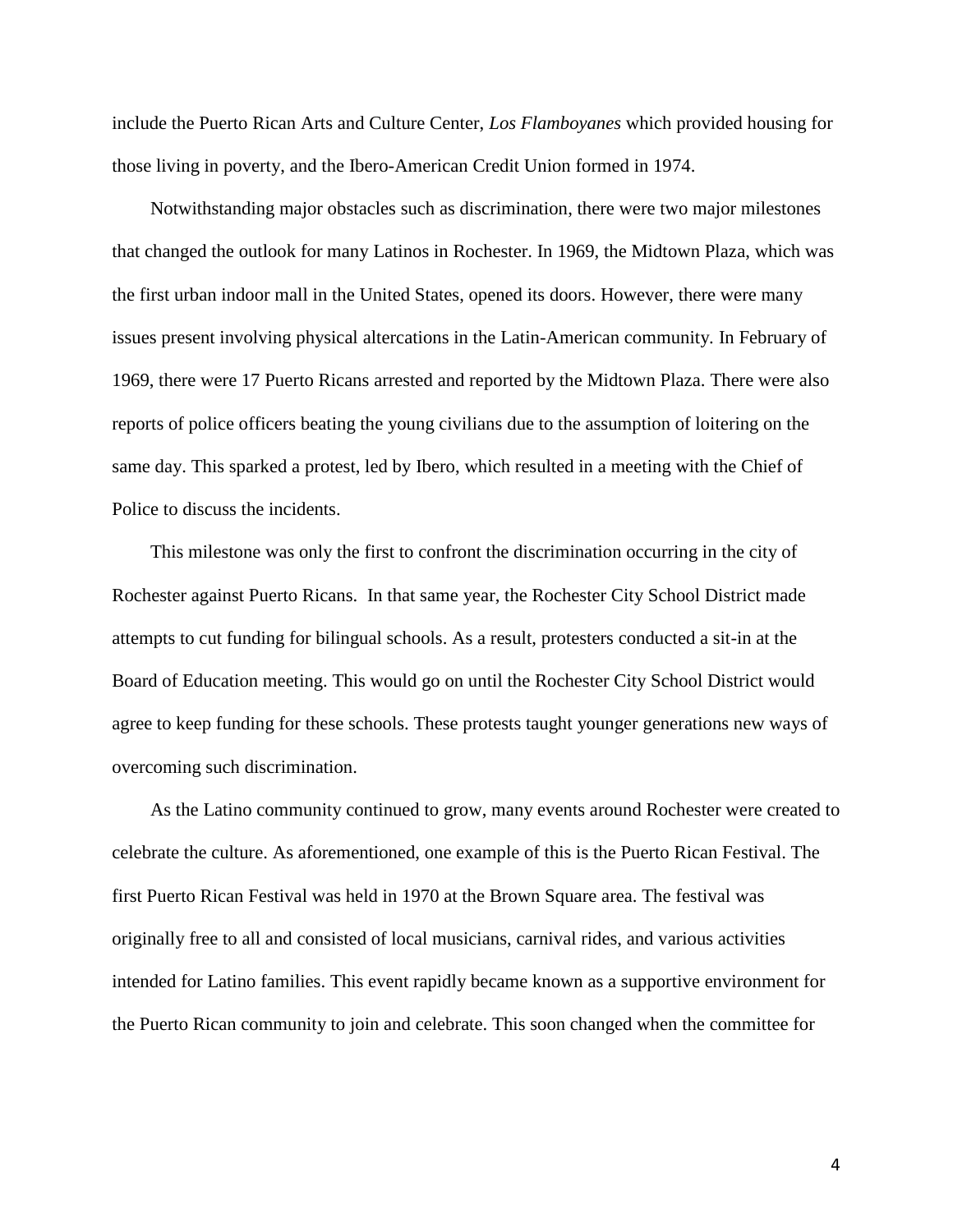the Puerto Rican festival shifted their focus to more renowned music artists, which forced businesses at the event as well as patrons to pay to gain entry.

In the late 1990's the Puerto Rican festival and parade location was moved to Manhattan Square Park, which was across from the Monroe County Jail. Many people in the community found this to be extremely disrespectful and decided to protest the parade through refusal of attendance. This changed in the 2000's when the parade committee moved the festival and parade to Frontier Field due to the decrease in attendees at the Puerto Rican Festival. Orlando Ortiz, an RIT alumni and committee member, decided to extend these festivities all year long. Some of these events include parades, Vino Con Sabor, Latino Film Festival, and Noche de Comedia. These events are held in order to celebrate Puerto Rican culture.

Since the Great Migration in the 1940s and 50s, Puerto Ricans have moved from the Northeast Quadrant to the surrounding communities of Greece and Irondequoit, which continues today. Some of this movement was dues to increases in violence in Rochester during the 90s (Saenz, 2011).

It is expected that Rochester will be experience a new dynamic within the next year due to the anticipated "Great Migration." On September 20<sup>th</sup>, 2017, hurricane Maria stripped the entire island of food, gasoline, power, and many resources. Thousands of Puerto Ricans are expected to make a home in Rochester because of the lack of resources in Puerto Rico. Puerto Ricans that find their way to Rochester will have resources available to them through organizations like Ibero- American Action League, which recently raised more than \$100,000 for the Puerto Rican people. Hurricane Maria may increase the already strong Puerto Rican presence in Rochester.